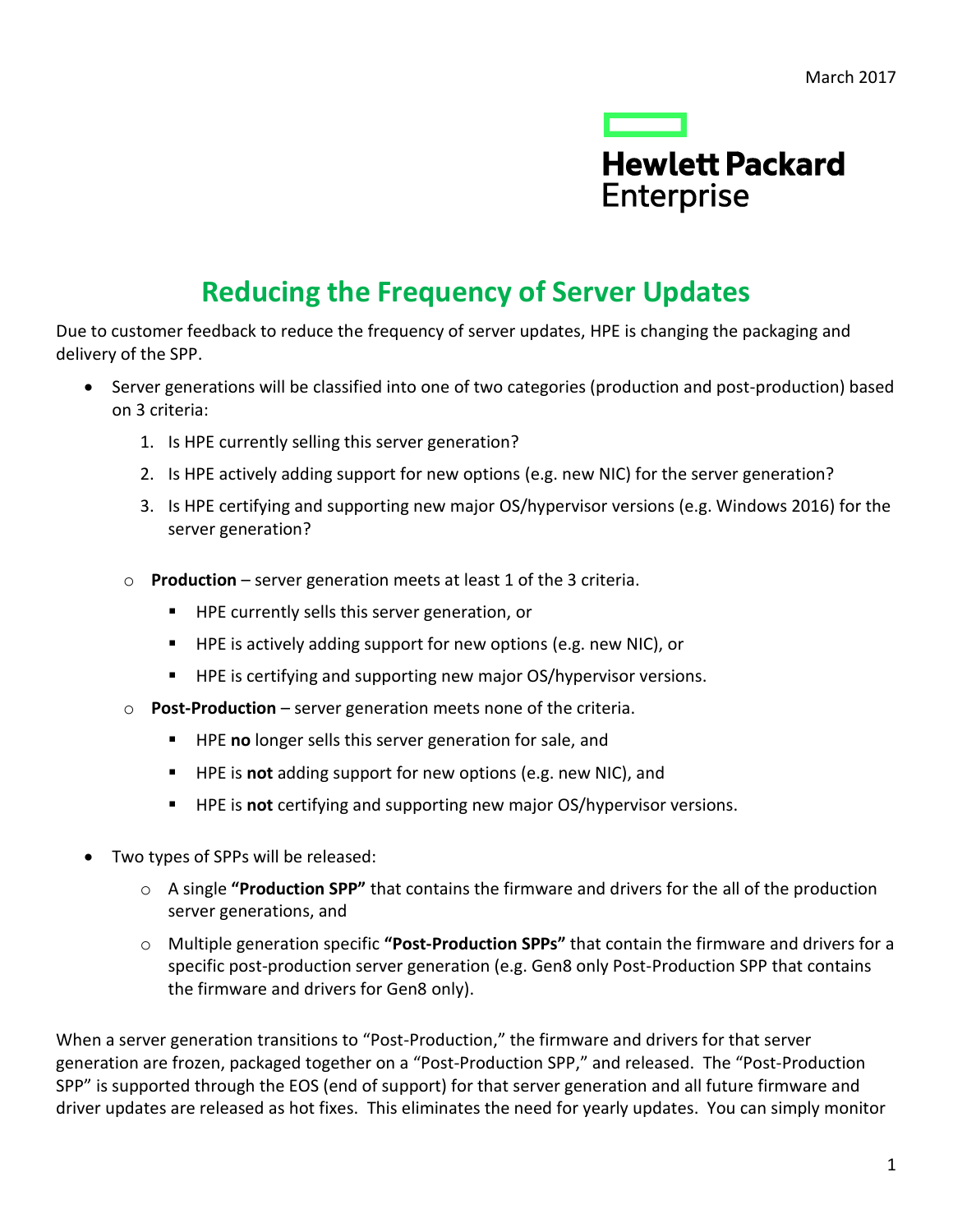the hot fixes and update only when needed. Driver and firmware components that require updates for new minor OS versions are also released as hot fixes.

The **"Production SPP"** will continue to be released 2-4 times per year April and October, and with select new product introductions. While a server generation is in production, the firmware and drivers are updated periodically to address customer issues and security updates, as well as to add support for new options and new OS/hypervisor versions. For production server generations, HPE recommends you continue to perform yearly server updates to ensure you have the latest security updates and fixes. Hot fixes for production server generations will continue to be tested against all SPPs released in the last year.

| <b>Server Generation</b> | Production or Post-Production SPP                                                           |
|--------------------------|---------------------------------------------------------------------------------------------|
| Gen9, Gen8, and G7       | Production, use the latest production SPP                                                   |
| G6 and older             | Post-Production, use the last SPP that contained the<br>components for your server model(s) |

**April 2017 SPP (2017.04.0) - Production and Post-Production Server Generations**

| After April 2017 - Production and Post-Production Server Generations |  |  |
|----------------------------------------------------------------------|--|--|
|                                                                      |  |  |

| <b>Server Generation</b> | Production or Post-Production SPP                                                                    |
|--------------------------|------------------------------------------------------------------------------------------------------|
| Gen9                     | Production, use the latest production SPP                                                            |
| Gen8 and G7              | Post-Production, use the generation specific Post-<br>Production SPP (e.g. Gen8 Post-Production SPP) |
| G6 and older             | Post-Production, use the last SPP that contained the<br>components for your server model(s)          |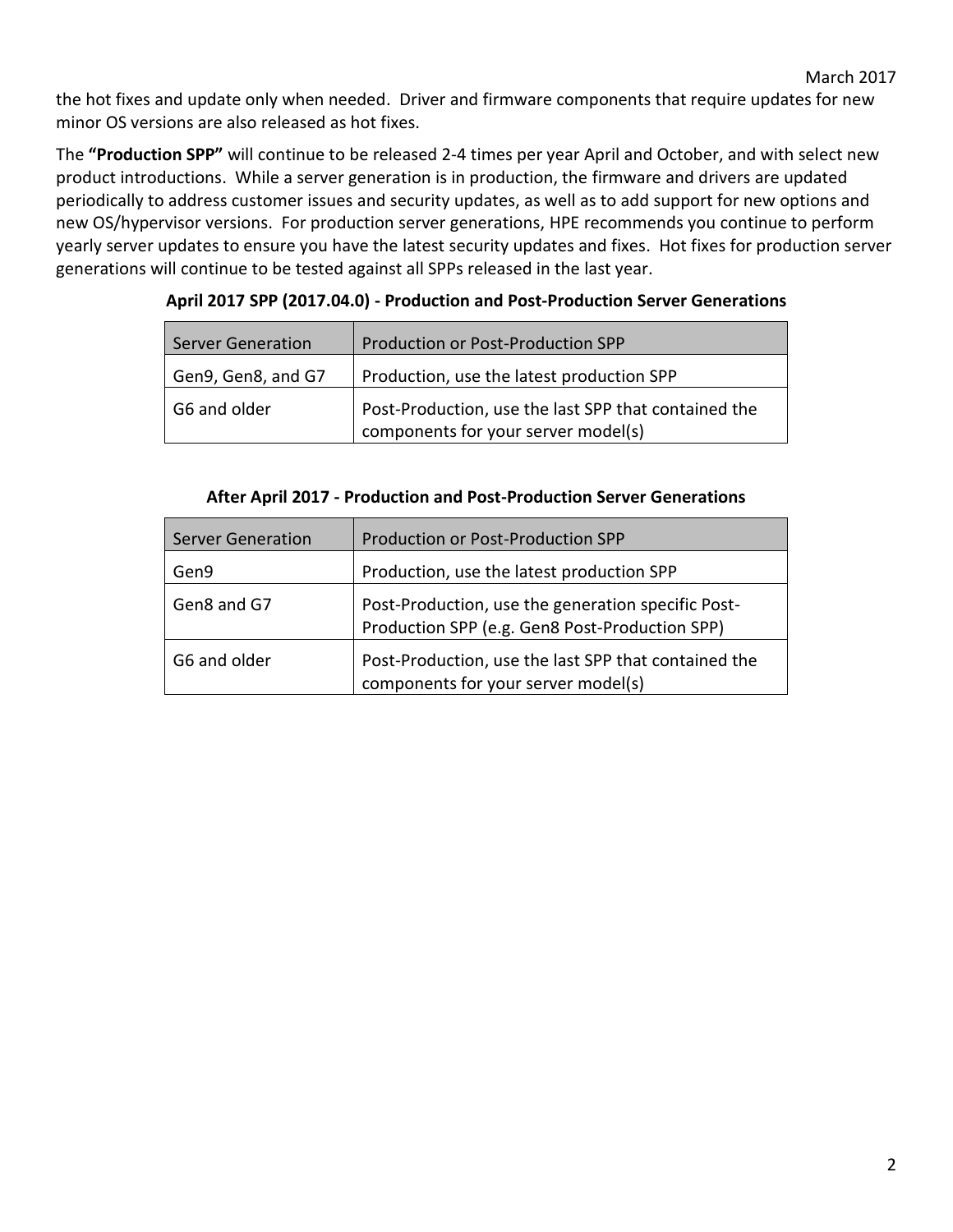# **SPP Changes**

To maximize the customer benefit of updating only when needed, server generations will transition to postproduction as soon as HPE is no longer adding new options and new major OS/hypervisor version support for that server generation. All servers in a generation will transition to post-production at the same time.



## **Implementation Timeline**

A Gen8 and a separate G7 "Post-Production SPP" will be released after the April 2017 SPP release, but before the next production SPP.

- The **Gen8 only Post-Production SPP** contains the April 2017 SPP (2017.04.0) Gen8 driver and firmware components + hot fixes.
- The **G7 only Post-Production SPP** contains the April 2017 SPP (2017.04.0) G7 driver and firmware components + hot fixes.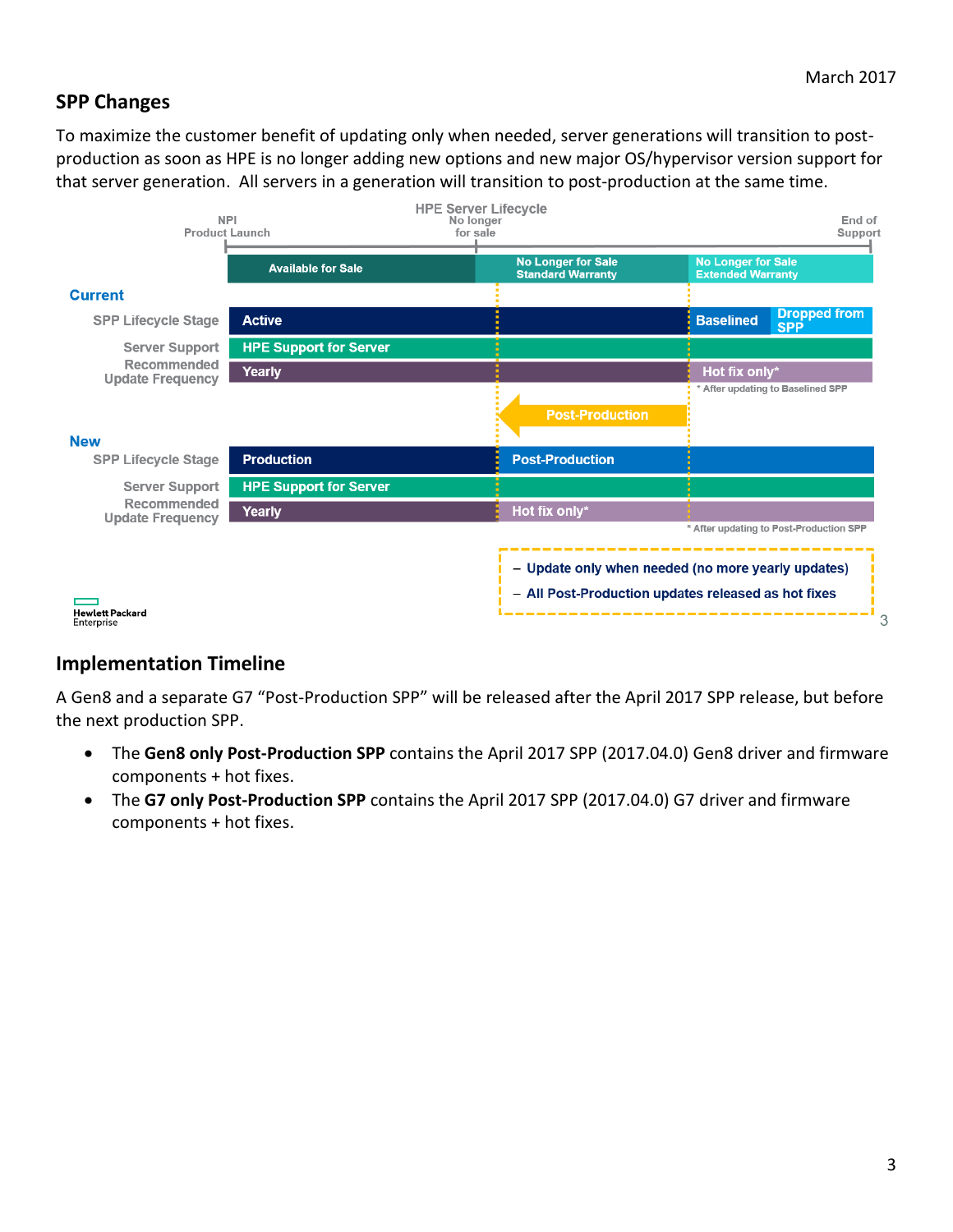# **Downloading the SPP**

## **SPP Custom Download Web Service [\(www.hpe.com/servers/spp/custom\)](http://www.hpe.com/servers/spp/custom)**

HPE's recommended method for downloading a post-production or production SPP is through the SPP Custom Download web service.



In addition to providing an easy interface to reduce the size of the SPP (by including only the components for the server models and OS/hypervisor versions you need) the SPP Custom Download web service allows you to merge all hot fixes, OS supplements, and MSBs (maintenance supplement bundle) with an existing SPP prior to download.

For each production and post-production SPP, HPE publishes one or two HPE created SPP ISOs for download.

- Base SPP ISO always published and contains the driver and firmware component versions the day the SPP was released.
- Full SPP ISO published when one or more hot fixes, OS supplements, or MSBs exist and contains the driver and firmware components from the "Base SPP ISO" plus all hot fixes, OS supplements, and MSBs.

Every time a new hot fix, OS supplement, or MSB is published,

- The "Full SPP ISO" is regenerated,
- The revision number is updated, and
- A new "Full SPP ISO" is published.

By downloading the "Full SPP ISO" or cloning and customizing the "Full SPP ISO", you can be assured you're getting the latest updates.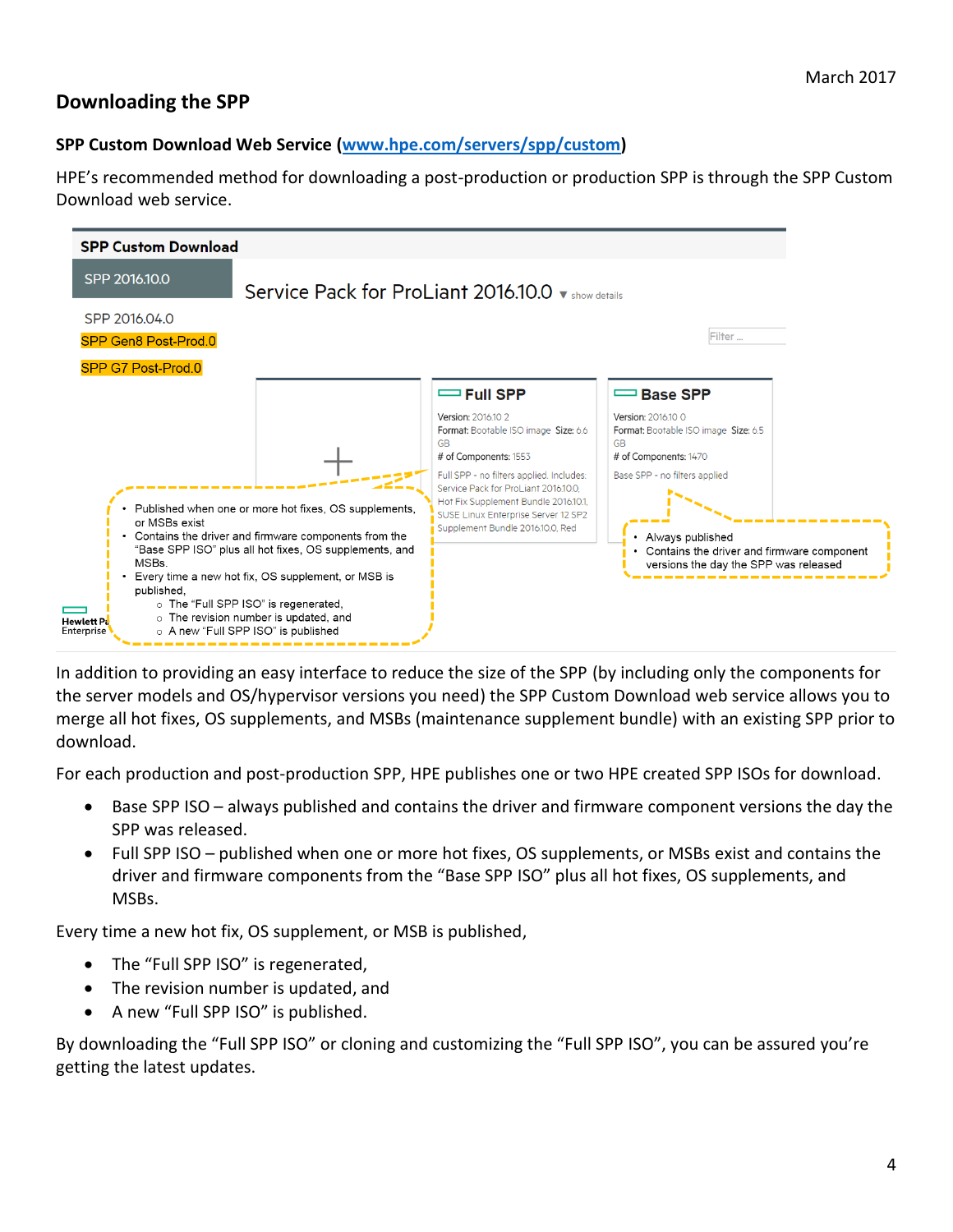## **SPP Download Page [\(www.hpe.com/servers/spp/download\)](http://www.hpe.com/servers/spp/download)**

An alternative method for downloading the SPP (Base SPP ISO) is through the SPP Download page.

# Service Pack for ProLiant (SPP) Version 2016.10.0

Currently Supported Versions: 2016.10.0, 2016.04.0 Gen8 Post-Prod.0 G7 Post-Prod.0 **Complete Revision History** 

|  |  | Download   Hot Fixes & Advisories   Documentation Videos FAQ |  |  |
|--|--|--------------------------------------------------------------|--|--|
|--|--|--------------------------------------------------------------|--|--|

This tab includes only significant Customer Advisories (CAs) that are known to exist within or be corrected by this release.

| <b>Hot Fixes</b>         | <b>Hot Fixes</b>        |               |                                                                                                                                                                                                              |                            |
|--------------------------|-------------------------|---------------|--------------------------------------------------------------------------------------------------------------------------------------------------------------------------------------------------------------|----------------------------|
| <b>Resolved CAs</b>      | <b>Date</b>             | <b>CA</b>     | <b>Description</b>                                                                                                                                                                                           | <b>Fixed</b><br><b>SPP</b> |
| Open CAs                 |                         | <b>Number</b> |                                                                                                                                                                                                              | <b>Version</b>             |
| <b>Known Limitations</b> | 11/9/2016<br>$^{\rm +}$ | c05324152     | HPE Integrated Lights-Out (iLO) - Connectivity Issues May<br>Occur While Booting a Mounted Image When the Shared<br>Network Port Is Enabled on HP FlexFabric 10Gb 2-port 562<br><b>FLR-SFP+/SFP Adapters</b> | <b>Hot Fix</b>             |

- The "Hot Fixes and Advisory" section of the SPP Download page provides a list of all the hot fixes and advisories for the selected SPP (production and post-production).
- The "Documentation" section of the SPP Download page contains the SPP documentation (release notes, server support guide, contents report, and component notes) for the selected SPP (production and post-production).